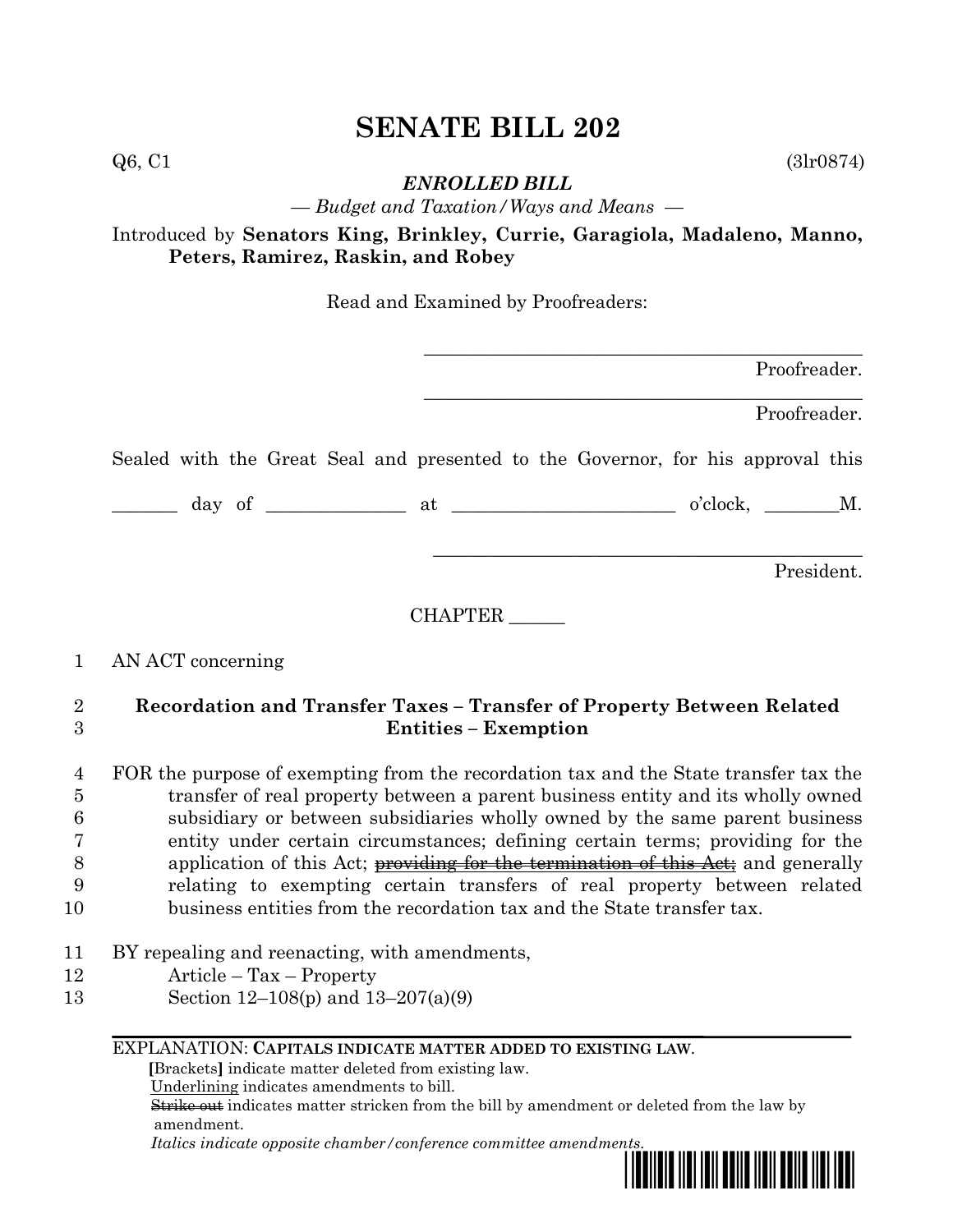|                                                                                                                                                                                                                                                                                                                                                                                                                                                                                                                                                                                                                                                                                                                                                                   | $\overline{2}$<br><b>SENATE BILL 202</b>                                                                                                                                                                            |  |  |
|-------------------------------------------------------------------------------------------------------------------------------------------------------------------------------------------------------------------------------------------------------------------------------------------------------------------------------------------------------------------------------------------------------------------------------------------------------------------------------------------------------------------------------------------------------------------------------------------------------------------------------------------------------------------------------------------------------------------------------------------------------------------|---------------------------------------------------------------------------------------------------------------------------------------------------------------------------------------------------------------------|--|--|
| $\mathbf 1$<br>$\overline{2}$                                                                                                                                                                                                                                                                                                                                                                                                                                                                                                                                                                                                                                                                                                                                     | Annotated Code of Maryland<br>(2012 Replacement Volume)                                                                                                                                                             |  |  |
| 3<br>4                                                                                                                                                                                                                                                                                                                                                                                                                                                                                                                                                                                                                                                                                                                                                            | SECTION 1. BE IT ENACTED BY THE GENERAL ASSEMBLY OF<br>MARYLAND, That the Laws of Maryland read as follows:                                                                                                         |  |  |
| $\overline{5}$                                                                                                                                                                                                                                                                                                                                                                                                                                                                                                                                                                                                                                                                                                                                                    | <b>Article - Tax - Property</b>                                                                                                                                                                                     |  |  |
| 6                                                                                                                                                                                                                                                                                                                                                                                                                                                                                                                                                                                                                                                                                                                                                                 | $12 - 108.$                                                                                                                                                                                                         |  |  |
| 7<br>8                                                                                                                                                                                                                                                                                                                                                                                                                                                                                                                                                                                                                                                                                                                                                            | (1)<br>IN THIS SUBSECTION THE FOLLOWING WORDS HAVE<br>(I)<br>(p)<br>THE MEANINGS INDICATED.                                                                                                                         |  |  |
| 9<br>10                                                                                                                                                                                                                                                                                                                                                                                                                                                                                                                                                                                                                                                                                                                                                           | "BUSINESS ENTITY" MEANS A PARTNERSHIP, LIMITED<br>(II)<br>PARTNERSHIP, LIMITED LIABILITY COMPANY, OR CORPORATION.                                                                                                   |  |  |
| 11<br>12                                                                                                                                                                                                                                                                                                                                                                                                                                                                                                                                                                                                                                                                                                                                                          | (III) "OWNER" MEANS<br>$MEMBER_{\overline{5}}$<br>$\mathbf{A}$<br>PARTNER,<br><b>OR</b><br>STOCKHOLDER OF A BUSINESS ENTITY.                                                                                        |  |  |
| 13<br>14                                                                                                                                                                                                                                                                                                                                                                                                                                                                                                                                                                                                                                                                                                                                                          | (IV) "OWNERSHIP INTEREST"<br><b>MEANS</b><br><b>PARTNERSHIP</b><br>${\bf A}$<br>INTEREST, MEMBERSHIP INTEREST, OR STOCK.                                                                                            |  |  |
| 15<br>16                                                                                                                                                                                                                                                                                                                                                                                                                                                                                                                                                                                                                                                                                                                                                          | An instrument of writing is not subject to recordation tax if the<br>(2)<br>instrument of writing is:                                                                                                               |  |  |
| (I)<br>a transfer of title to real property between a parent<br>17<br>$\lceil (1) \rceil$<br>[corporation] BUSINESS ENTITY and its WHOLLY OWNED subsidiary [corporation]<br>18<br>BUSINESS ENTITY or between 2 or more subsidiary [corporations] BUSINESS<br>19<br>20<br><b>ENTITIES</b> wholly owned by the same parent [corporation] BUSINESS ENTITY, if the<br>21<br>parent [corporation] BUSINESS ENTITY is an original [stockholder] OWNER of the<br>subsidiary [corporation, or subsidiary corporations] BUSINESS ENTITY, or became [a<br>22<br>23<br>stockholder] AN OWNER through gift or bequest from an original [stockholder]<br>24<br><b>OWNER</b> of the subsidiary [corporation, or subsidiary corporations] <b>BUSINESS ENTITY</b> ,<br>25<br>for: |                                                                                                                                                                                                                     |  |  |
| 26                                                                                                                                                                                                                                                                                                                                                                                                                                                                                                                                                                                                                                                                                                                                                                | [(i)]<br>1.<br>no consideration;                                                                                                                                                                                    |  |  |
| $27\,$                                                                                                                                                                                                                                                                                                                                                                                                                                                                                                                                                                                                                                                                                                                                                            | $[$ (ii)]<br>2.<br>nominal consideration; or                                                                                                                                                                        |  |  |
| 28<br>29<br>30                                                                                                                                                                                                                                                                                                                                                                                                                                                                                                                                                                                                                                                                                                                                                    | $\left[ \left( \text{iii} \right) \right]$ 3.<br>consideration that comprises only the issuance,<br>cancellation, or surrender of [stock] THE OWNERSHIP INTERESTS of a subsidiary<br>[corporation] BUSINESS ENTITY; |  |  |
| 31<br>32                                                                                                                                                                                                                                                                                                                                                                                                                                                                                                                                                                                                                                                                                                                                                          | (II)<br>an instrument of writing made pursuant to reorganizations<br>$\lceil (2) \rceil$<br>described in § 368(a) of the Internal Revenue Code; or                                                                  |  |  |